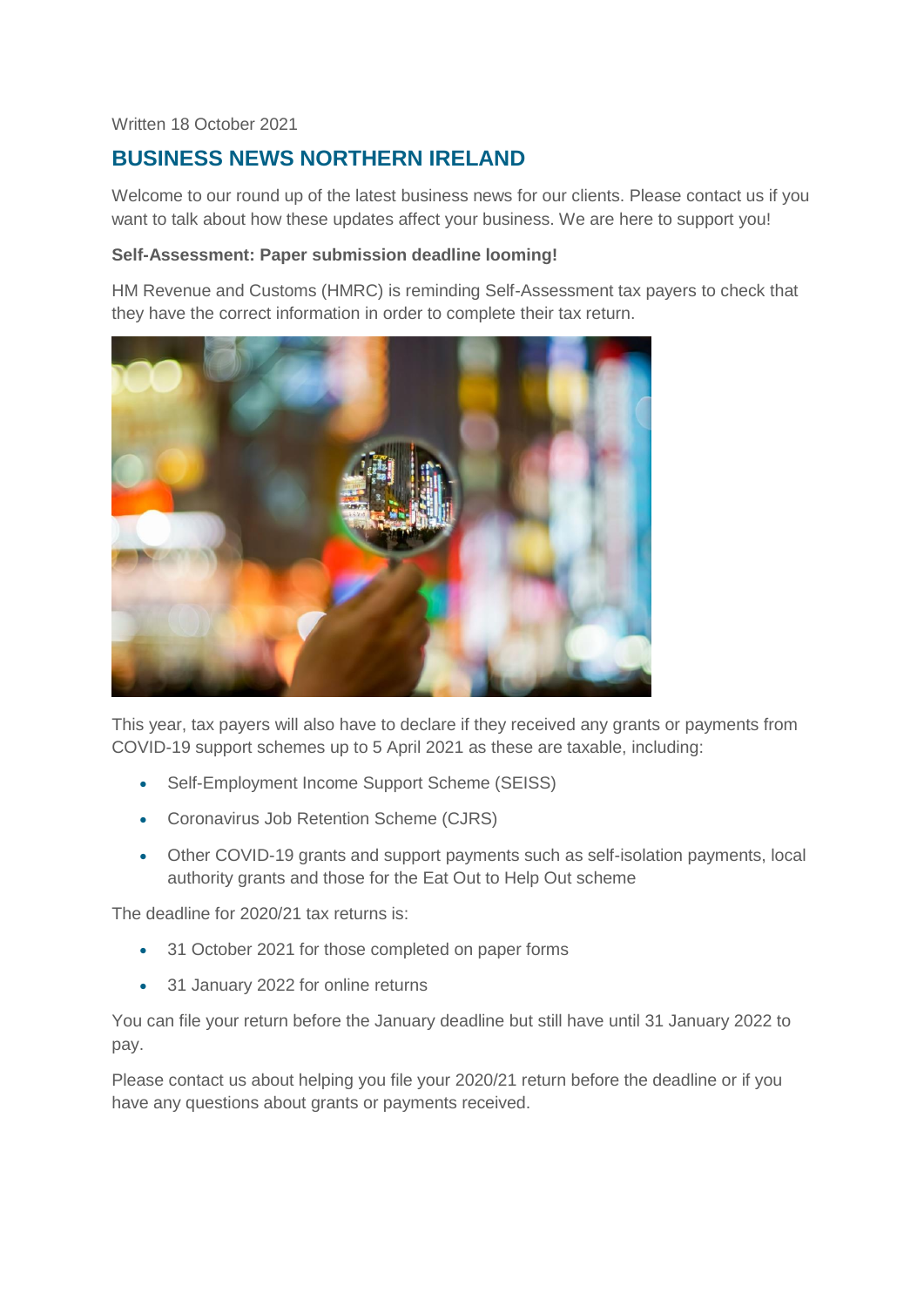# **Tax reporting rules for digital platforms**

The UK Government is consulting on the implementation of the Organisation for Economic Co-operation and Development (OECD) Model Reporting Rules for Digital Platforms, which require digital platforms to report details of the income of sellers on their platform to the tax authority and also to the sellers.

From January 2023, these rules will require platforms to report information about the income of sellers providing goods and services to help sellers get their tax right and to enable HMRC to detect and tackle non-compliance.

The UK Government invites comments from digital platforms that facilitate the provision of services, such as taxi and private hire services, food delivery services, freelance work and letting of accommodation, as well as those that facilitate the sale of goods and transport rental. They also welcome views from organisations or bodies that represent platforms or businesses in the sharing or gig economy.

This consultation will also be of interest to individuals and companies who provide such services using digital platforms.

The consultation closes on 22 October 2021.

See: [Reporting rules for digital platforms -](https://www.gov.uk/government/consultations/reporting-rules-for-digital-platforms) GOV.UK (www.gov.uk)

# **HMRC Webinars - National Minimum Wage - Elements of Pay**

In this 1 hour webinar, HMRC look at the many different elements making up minimum wage pay. They will cover what does and doesn't count towards a worker's pay - discussing in depth things like deductions, payments and their effect on your employees entitlement. They will look at some common areas where things can go wrong, and what you as an employer can do to recognise and fix them.

See: [Registration \(gotowebinar.com\)](https://register.gotowebinar.com/rt/5547794143667102477)

# **The Health and Safety Executive (HSE) spot checks on businesses**

The Health and Safety Executive (HSE) is continuing to carry out spot checks and inspections on all types of businesses, in all areas, to ensure they are working safely to reduce the risk of COVID.

During the spot checks, HSE provides advice and guidance to manage risk and protect workers, customers and visitors. However, where some businesses are not managing this, HSE will take immediate action.

This can range from providing specific advice, issuing enforcement notices, and stopping certain work practices until they are made safe. Where businesses fail to comply, this could lead to prosecution.

See: [Working safely during the coronavirus \(COVID-19\) pandemic \(hse.gov.uk\)](https://www.hse.gov.uk/coronavirus/working-safely/index.htm?utm_source=govdelivery&utm_medium=email&utm_campaign=coronavirus&utm_term=spot-inspections-3&utm_content=digest-29-sep-21)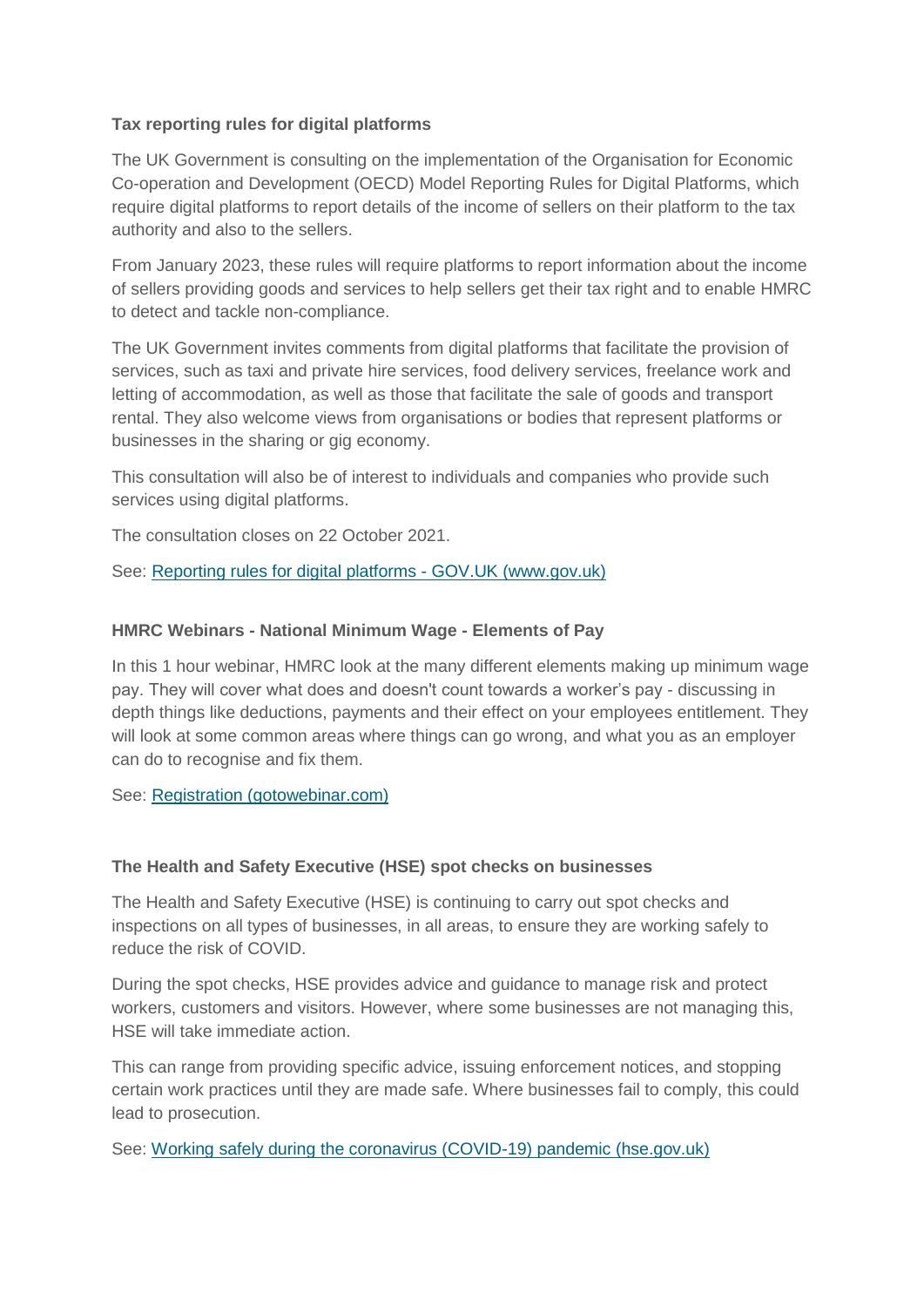## **Brexit - Full customs controls will be introduced as planned on 1 January 2022**

From 1 January 2022, when full customs controls are introduced, the option to delay declarations without an authorisation from HMRC will no longer apply. You will need to choose to make full customs declarations when you import goods or to be authorised to make simplified declarations. You may want to use an intermediary to help you, but if you choose to make your own customs declarations you will need to start preparing now.

See: [Brexit: guidance for businesses -](https://www.gov.uk/guidance/brexit-guidance-for-businesses) GOV.UK (www.gov.uk)

#### **New service launched to report UK internal market issues**

The Office for the Internal Market (OIM) is a newly created function and is part of the Competition and Markets Authority (CMA).

OIM is calling on businesses to report any issues relating to trading across different areas of the UK. OIM has been tasked with supporting the effective operation of the UK internal market using its economic and technical expertise, following the UK's departure from the European Union. It will provide reports to the Northern Ireland Executive, the Scottish Government, the Welsh Government and UK Government.

To help fulfil this role, the OIM has created a new digital reporting service, through which businesses can share their experience of how the UK internal market is working.

For example, this could include issues relating to trading across all four nations, such as if producers from one part of the UK are paying more to meet the product standards in another part of the UK in order to sell there. It could also include difficulties in using certain professional qualifications awarded in one part of the UK in different parts of the UK.

The information provided will contribute to the first State of the UK Internal Market report, planned for Spring 2022, as well as providing intelligence for any discretionary reviews that the OIM decides to carry out.

Governments can also seek advice or reports on the impact that rules and requirements are having – or may have – on the internal market. In addition, the OIM will look at changes to the operation of the internal market over time.

See: [Report a UK Internal Market issue -](https://www.gov.uk/guidance/report-a-uk-internal-market-issue) GOV.UK (www.gov.uk)

#### **Recruiting Prison Leavers: Employers Summit 2021**

The Ministry of Justice will host a free interactive virtual event supporting businesses from all sectors that are interested in recruiting prison leavers.

Hear first-hand from leading businesses already benefitting from recruiting prison leavers, including Timpson, Greene King and Greggs.

The headline session will cover filling your skills gaps by recruiting from prison, followed by three workshops covering diversity and inclusion, prison logistics, and corporate social responsibility.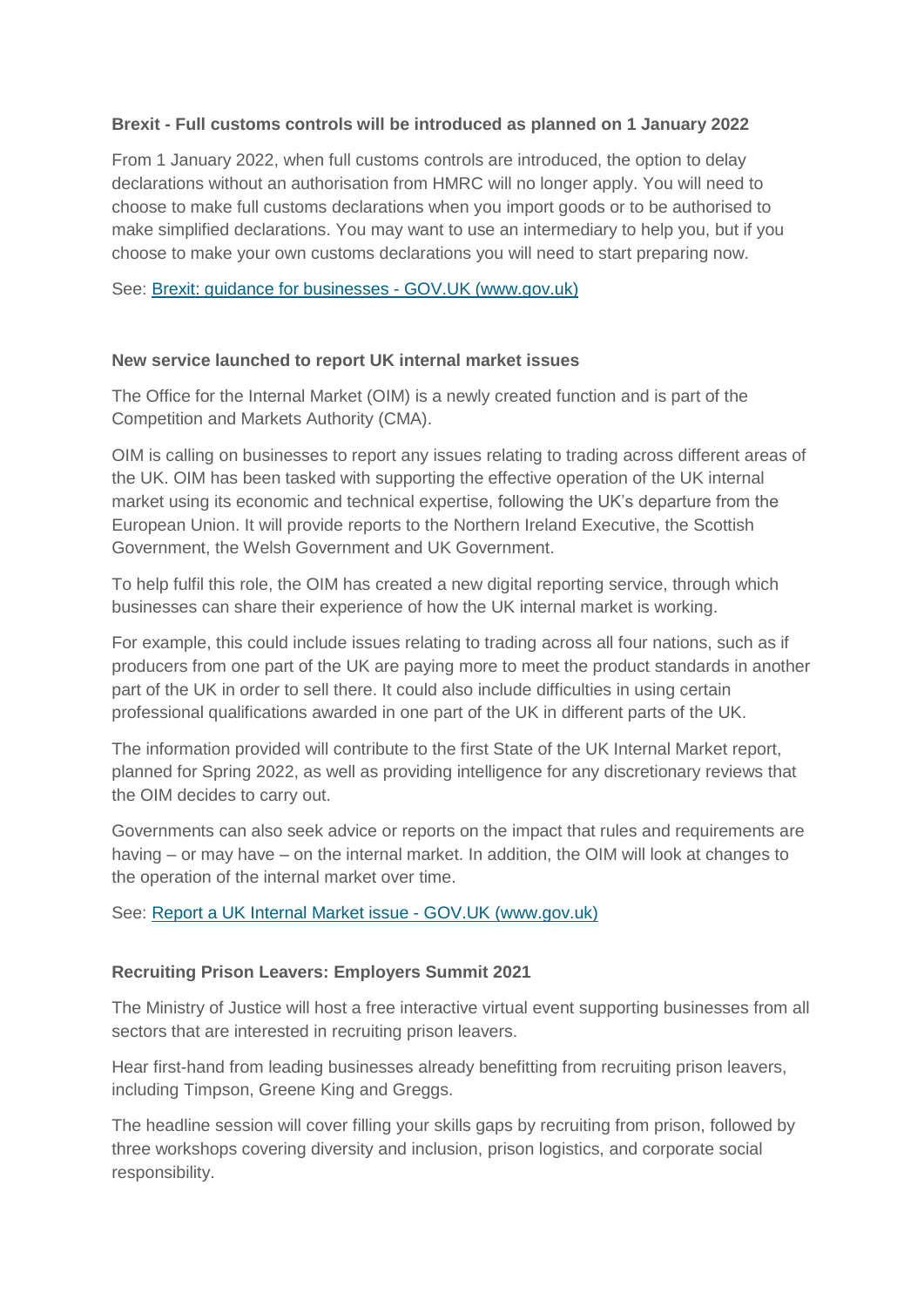The event takes place on 21 October 2021.

See: [Recruiting Prison Leavers | Employers Summit 2021 \(seewhatsontheinside.com\)](https://seewhatsontheinside.com/)

## **Funding for development of Service Robotics facilities**

Apply for a share of up to £500,000 to develop your vision for the UK's next generation Service Robotics facilities.



Innovate UK, part of UK Research and Innovation (UKRI), is funding a Small Business Research Initiative (SBRI) competition to support the development of the UK's National Robotics Proving Ground facilities.

The facilities would aim to accelerate the development and adoption of a new generation of service robotics. There are a wide variety of ways in which such facilities could be delivered across different locations in the UK.

This competition gives organisations an opportunity to develop and share their visions for how such a facility could be realised, and what its technical capabilities would need to be.

The aim of the competition is to develop:

- initial operating concepts
- system architectures
- specifications
- visualisations
- supporting systems and equipment
- challenge prize competitions
- other novel ideas

The outputs from this short competition will inform UKRI what type of facilities can be developed with capital infrastructure funding and the scale of the funding required.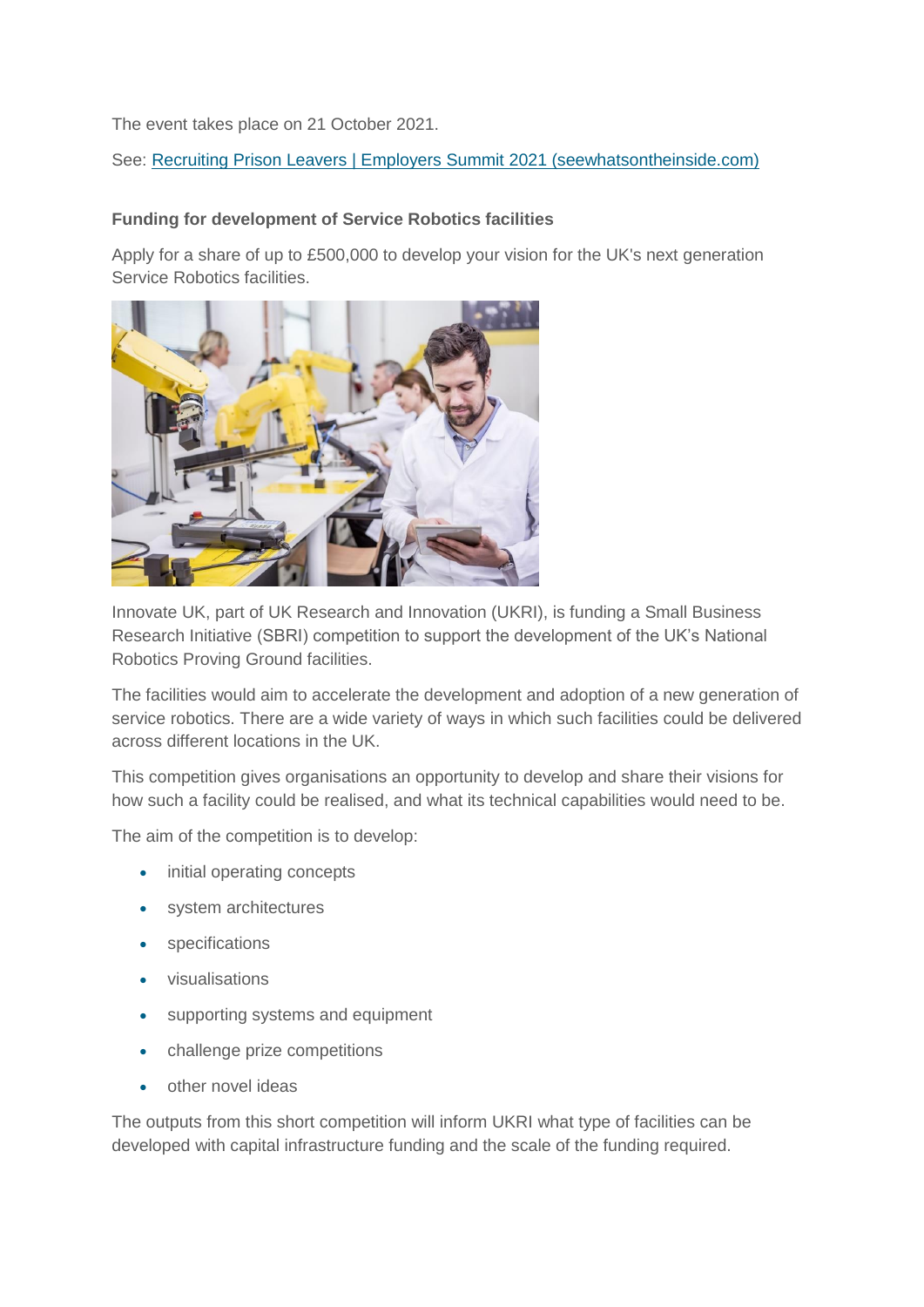To be eligible, your proposal must be for a project that delivers a short technical feasibility study working towards one or more of this competition's specific themes. All deliverables must be completed by 31 March 2022. The competition is open and closes for applications 10 November 2021.

See: Competition overview - [SBRI UK National Robotics Proving Ground: Feasibility studies](https://apply-for-innovation-funding.service.gov.uk/competition/1041/overview)  - [Innovation Funding Service \(apply-for-innovation-funding.service.gov.uk\)](https://apply-for-innovation-funding.service.gov.uk/competition/1041/overview)

## **New Tax Checks to Renew Licences for Taxi, Private Hire and Scrap Metal Businesses**

From April 2022, the rules are changing for individuals, companies or any type of partnership applying for a licence for a:

- **•** taxi driver
- private hire driver
- private hire vehicle operator
- scrap metal site
- scrap metal collector

In order to obtain or renew a licence the trader must carry out a tax check. This cannot be done by a tax agent or adviser on behalf of the business. The tax check will ask questions about the payment of tax that is due on income from the licensed trade.

After completion of the tax check the trader will be given a 9-character tax check code which will need to be provided to the licensing authority to support the application.

Businesses affected will need to set up a Government Gateway user ID and password, if they do not already have one, in order to complete the tax check. Precise details of the tax check are yet to be published but it is likely to require that the trader is registered with HMRC.

See: [Changes for taxi, private hire or scrap metal licence applications from April 2022 -](https://www.gov.uk/guidance/changes-for-taxi-private-hire-or-scrap-metal-licence-applications-from-april-2022) [GOV.UK \(www.gov.uk\)](https://www.gov.uk/guidance/changes-for-taxi-private-hire-or-scrap-metal-licence-applications-from-april-2022)

#### **Coronavirus Job Retention Scheme (CJRS) update**

The coronavirus job retention scheme (CJRS) closed on 30 September 2021 and HMRC have updated their guidance on how to deal with under and over-claimed amounts made in error for earlier periods. Note that claims for September 2021 should have been made by 14 October 2021 unless there is a reasonable excuse for a late claim.

There was particular uncertainty about whether under claims could be set off against overclaimed amounts. The latest guidance states that the off-set can only be made where the under claim and overclaim arise within the same claim period.

The updated guidance reminds employers that if they have overclaimed a grant and have not repaid it, they must notify HMRC by the latest of: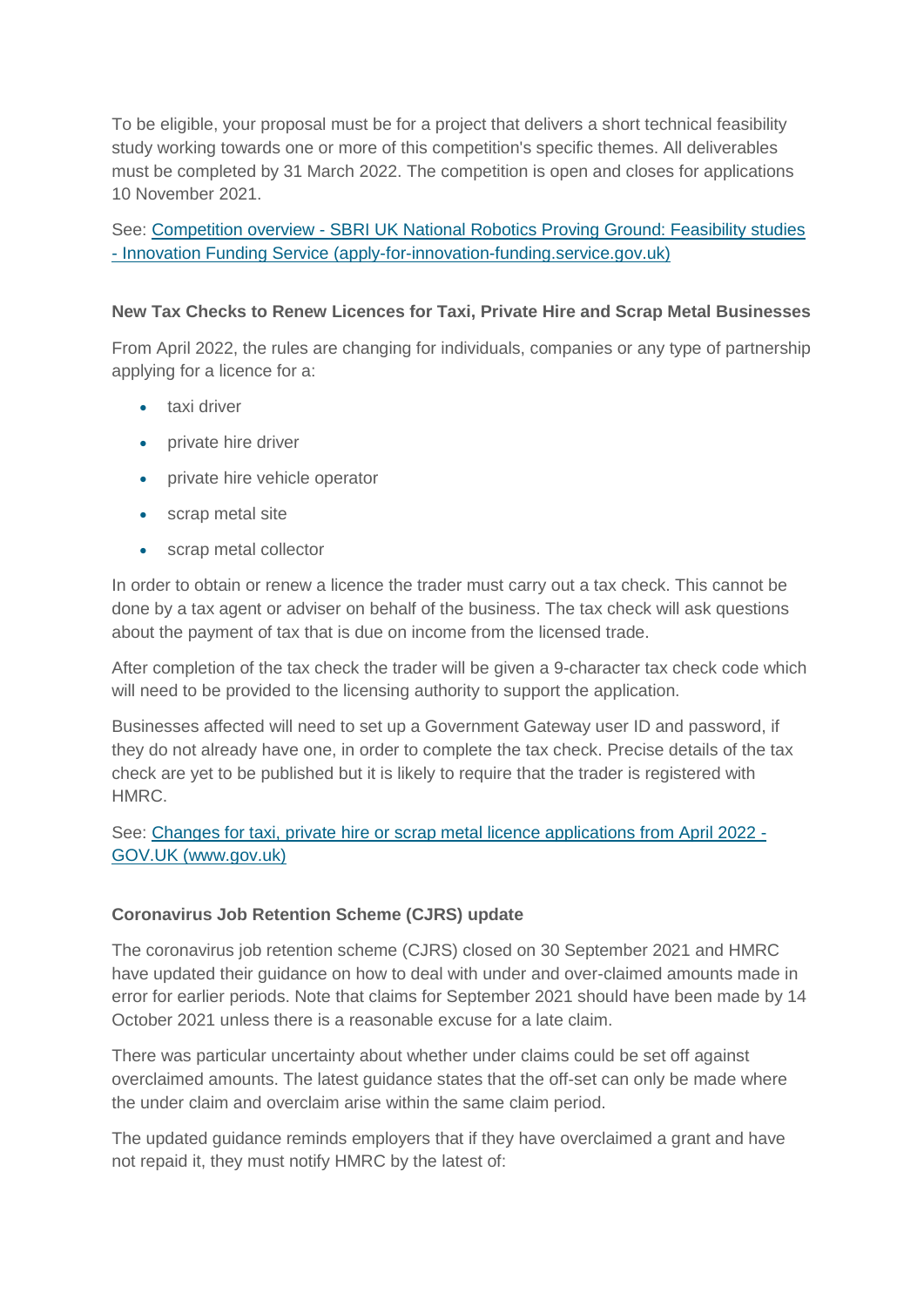- 90 days after the date you received the grant you were not entitled to
- 90 days after the date you received the grant that you were no longer entitled to keep because your circumstances changed
- 20 October 2020

If they do not do this, they may be liable to a penalty. HMRC have stated that they will not be actively looking for innocent errors in their compliance approach.

See: [Pay Coronavirus Job Retention Scheme grants back -](https://www.gov.uk/guidance/pay-coronavirus-job-retention-scheme-grants-back) GOV.UK (www.gov.uk)

## **Tell HMRC about an option to tax land and buildings**

To help businesses during COVID-19 HMRC made a temporary change to the time limit for notifying an option. The change applied to decisions made between 15 February 2020 and 31 July 2021. This temporary change ended on 31 July 2021.

HMRC also allowed options to be signed electronically subject to providing supplementary evidence. This change has now been made permanent.

Check the [changes to the time limit and how you notify an option](https://www.gov.uk/guidance/changes-to-notifying-an-option-to-tax-land-and-buildings-during-coronavirus-covid-19) to tax land and buildings.

Form VAT1614A has now been updated. You should only complete this form to notify HMRC of your decision to opt to tax land and or buildings.

See: [Tell HMRC about an option to tax land and buildings -](https://www.gov.uk/government/publications/vat-notification-of-an-option-to-tax-land-andor-buildings-vat1614a?utm_medium=email&utm_campaign=govuk-notifications&utm_source=3587ec7b-e3b9-458a-b6eb-6a8a9286a384&utm_content=daily) GOV.UK (www.gov.uk)

# **Apply for the Industrial Fuel Switching competition**

The competition is looking for projects that will help industry switch to lower carbon fuels. Applications for Phase 1 (Feasibility Studies) are now open.

The £55 million Industrial Fuel Switching competition will support innovation in the development of pre-commercial fuel switch and fuel switch enabling technology for the industrial sector, to help industry switch from high to lower carbon fuels. Funding will be awarded through Small Business Research Initiative (SBRI) contracts, providing 100% funding for pre-commercial solutions.

There are 2 phases to the competition:

- **Phase 1 – Feasibility**: funding for feasibility studies into fuel switch and fuel switch enabling solutions, with £50,000 to £300,000 available per project
- **Phase 2 – Demonstration**: funding for projects to demonstrate fuel switch and fuel switch enabling solutions, with £1 million to £6 million available per project

The competition will support fuel switch and fuel switch enabling technologies at Technology Readiness (TRL) Level 4 to 7 at the start of the project.

Funding is divided into 3 Lots:

• fuel switch and fuel switch enabling technologies for hydrogen.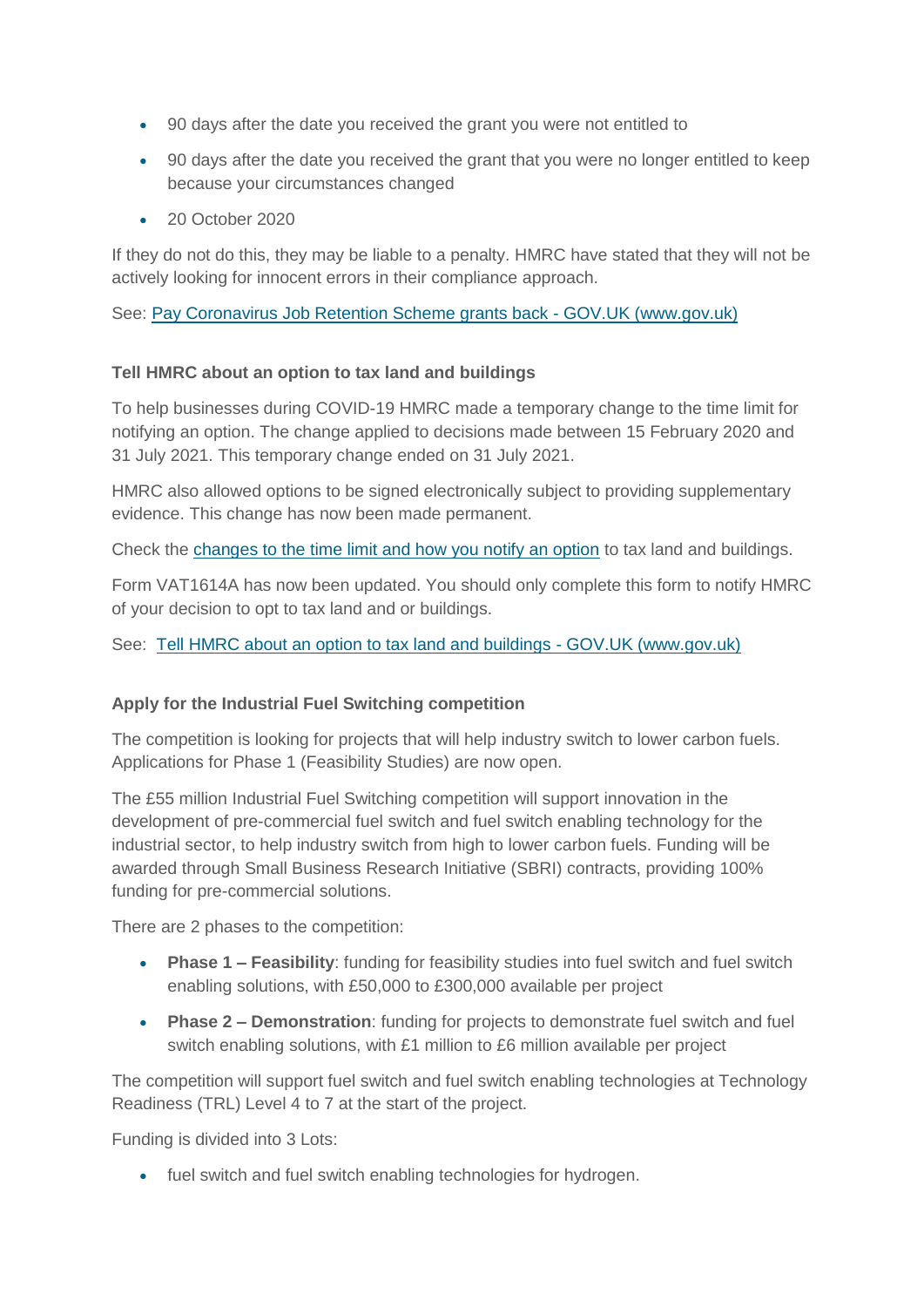- fuel switch and fuel switch enabling technologies for electrification
- fuel switch and fuel switch enabling technologies for biomass, wastes, and other net zero compatible fuels

# See: [Apply for the Industrial Fuel Switching competition -](https://www.gov.uk/government/publications/industrial-fuel-switching-competition) GOV.UK (www.gov.uk)

## **Coronavirus regulations set to change for hospitality premises and indoor venues**

The Northern Ireland Executive has agreed a number of relaxations to the current coronavirus restrictions for the hospitality sector and indoor venues. On 14 October the requirement for audience members to be seated when watching performances in indoor venues was removed.

From Sunday 31 October the following relaxations will be permitted, with mitigations in place:

- People can move around hospitality premises and indoor venues, including being able to stand to have a drink and eat food.
- The restriction on indoor dancing will be lifted.
- The need to maintain social distancing in hospitality settings, such as pubs and restaurants will move to guidance. Whilst the legal requirement for social distancing will now be removed, people are asked to keep close face-to-face contact to a minimum at all times.
- Nightclubs will be permitted to reopen.

Over the next few weeks, further work will be carried out with the sectors to prepare for appropriate mitigations to be put in place in advance of these regulations being lifted.

See: [Coronavirus: Forthcoming relaxations for hospitality and indoor venues](https://www.nibusinessinfo.co.uk/content/coronavirus-forthcoming-relaxations-hospitality-and-indoor-venues)  [\(nibusinessinfo.co.uk\)](https://www.nibusinessinfo.co.uk/content/coronavirus-forthcoming-relaxations-hospitality-and-indoor-venues)

#### **Hybrid working guidance for employers**

As the pandemic situation continues to change and public health restrictions begin to ease, more organisations may be looking at bringing staff back to the workplace. This practical guide offers support to employers considering introducing a mix of home working or remote working and office based working through a hybrid approach. The guidance sets out the advantages and disadvantages for employers to take on board before introducing a hybrid working policy in their organisation.

This guidance also outlines the practicalities of introducing hybrid working including:

- Legal implications of hybrid working
- Insurance requirements
- Data protection and confidentiality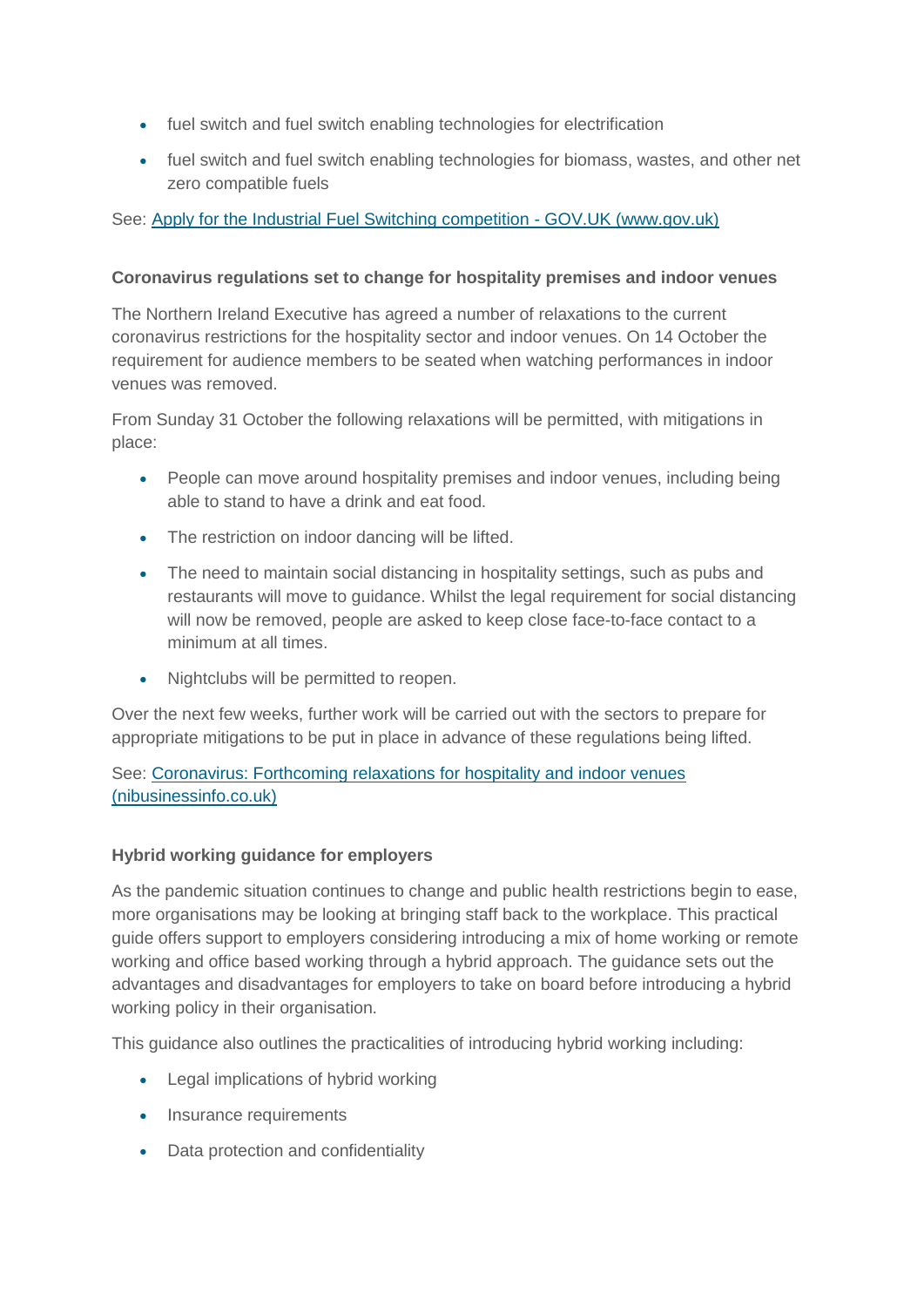- Mileage and travel expenses
- Health and safety
- Staff wellbeing
- Technology and equipment
- Training and development for line managers
- Performance management
- Fairness and inclusion
- Employee career development

The guidance also includes a sample hybrid working policy template that employers can adapt and use for their organisation. There is also a frequently asked questions section that should help answer any queries employers may have when introducing hybrid working.

See: Practical Guide to Hybrid Working - LRA - [October 2021 | Labour Relations Agency -](https://www.lra.org.uk/resources/practical-guide-hybrid-working-lra-october-2021) **[Official](https://www.lra.org.uk/resources/practical-guide-hybrid-working-lra-october-2021)** 

#### **Maritime and Fisheries Fund open**

The Department for Agriculture, Environment and Rural Affairs (DAERA) has launched a grants support scheme for local fishing businesses worth £1.9 million.

The Maritime and Fisheries Fund for Northern Ireland replaces the now fully-committed European Maritime and Fisheries Fund. Financial (EMFF) support totalling £1.9 million for fishing and aquaculture stakeholders is available up to 31 March 2022.

The new funding is designed to deliver benefits to fishermen, processing and aquaculture businesses, port authorities, inland fishers and stakeholders with environmental interests.

Currently there are five grant areas which you can apply for:

- investment on board fishing vessels
- fishing vessel energy improvements and re-engining
- aquaculture, processing and marketing
- investments to shore based facilities
- partnership, information sharing, advisory services, job creation and training

Stakeholders are encouraged to engage with DAERA promptly in order that applications can be submitted as soon as possible, as this funding must be utilised by 31 March 2022.

See: [Maritime and Fisheries Fund \(NI\) 2021-2022 | Department of Agriculture, Environment](https://www.daera-ni.gov.uk/articles/maritime-and-fisheries-fund-ni-2021-2022)  [and Rural Affairs \(daera-ni.gov.uk\)](https://www.daera-ni.gov.uk/articles/maritime-and-fisheries-fund-ni-2021-2022)